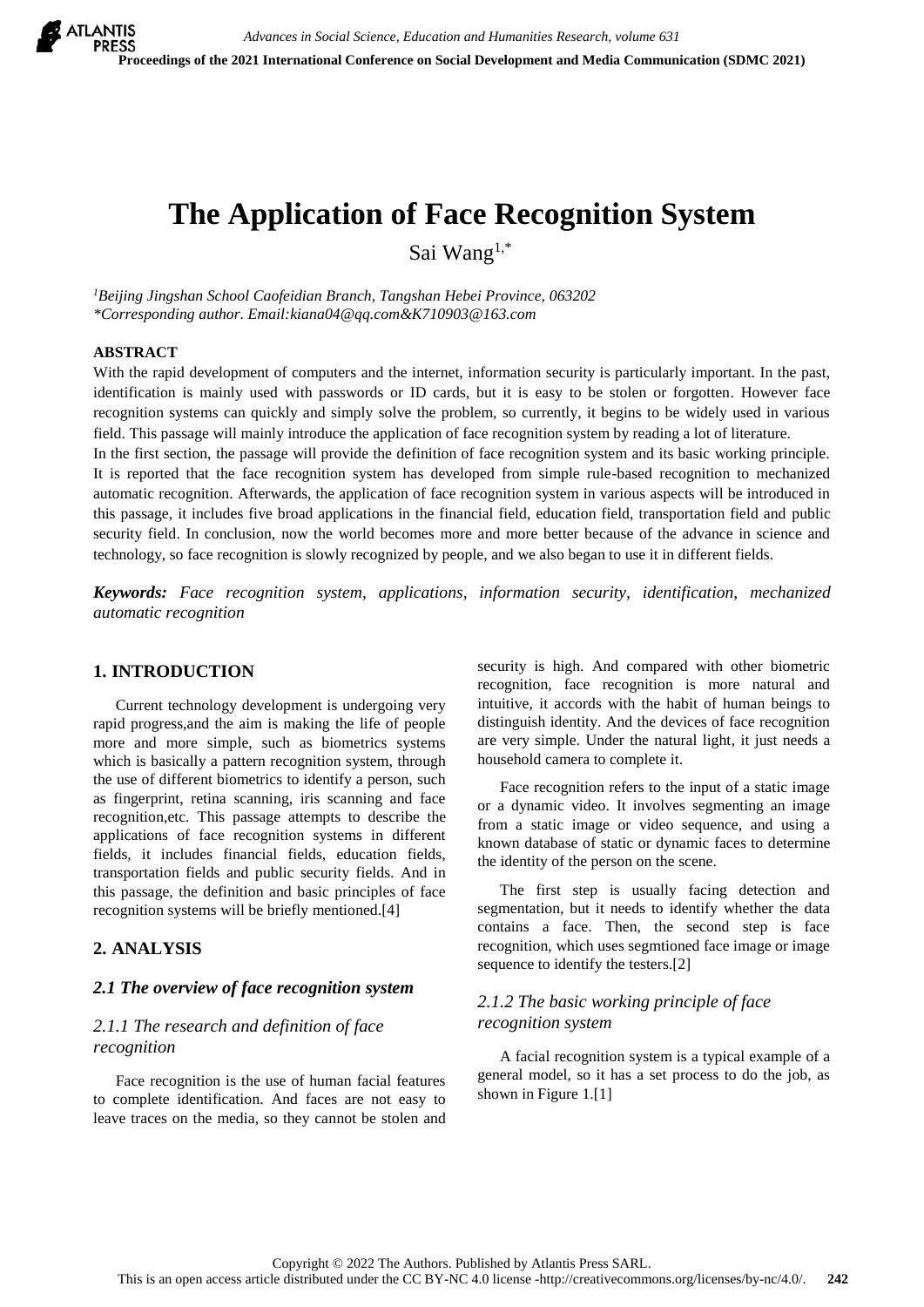



**Figure 1** The basic flow of a recognition system

# *2.1.3 The basic method of calculation for face recognition system*

Correlation vector machine (RVM) is a kernel function algorithm based on Bayesian theory that can handle regression and classification problems. The RVM algorithm adopts the full probability framework and introduces the prior probability into the model weight. The super parameter carries on a weight, while the value of the hyperparameter is obtained by iterating over the data. In practice, most values are lower. The empirical distribution is approximately zero, which indicates that the RVM model is sparse. According to the principle of autocorrelation, and the rest are not zero. The training vector associated with the weight is called the correlation vector.[10]

In pattern recognition, many problems are not just two types of problems, but multiple types of patterns. For example, fingerprint identification, voice recognition. In these problems, RVM classifier cannot be directly used to achieve multiple classification. To solve the problem of multi-class pattern discrimination, it is necessary to use multiple RVMS combinatorial classification method of classifier, such as "one to many" classification, "one to one" classification and so on. Then they will be talked about in the this chapter:[9]

#### *2.1.3.1. One against rest classification.*

This method is also known as "One Versus All" (OVA) classification, and the number of all categories is set as K. The idea of OVA method is to construct K two-class classifiers, where the ith RVM classifier is trained on the sample set of the ith class sample is negative and the rest is positive. The number of classes in order to achieve the classification criterion, it should use multiple two class classifier combination, each of these classifiers can be one of the category with the rest of the all kinds of don't separate, this is equivalent to the one sample as a separate category, samples of all the rest of the class as a whole as the other categories, two classes of such multiple discriminant problem.Next, the category of sample X to be tested is determined according to multiple dichotomies.

For the multi-classification problem with k training samples, it is necessary to construct a classification hyperplane between class i and the remaining k-1 categories. The subclassifier is K-1 second-class discriminant RVM classifier, and the optimization problem corresponding to the i-th RVM classifier can be expressed by (1).

$$
\begin{cases}\n\min_{w_i, b_i, \xi_i} \frac{1}{2} ||w_i||^2 + C \sum_{j=1}^l \xi_{i,j} \\
st. \langle w_i, x_j \rangle + b_i \ge 1 - \xi_i, & \text{if}, \quad y_j = i \\
\xi_i \ge 0, j = 1, 2, \dots, l\n\end{cases}
$$

Obviously, The RVM classifier based on OAR classification is a multi-classification problem with K categories and k-1 advantages. It corresponds to K-1 classification decision function, as is shown in (2).

(1)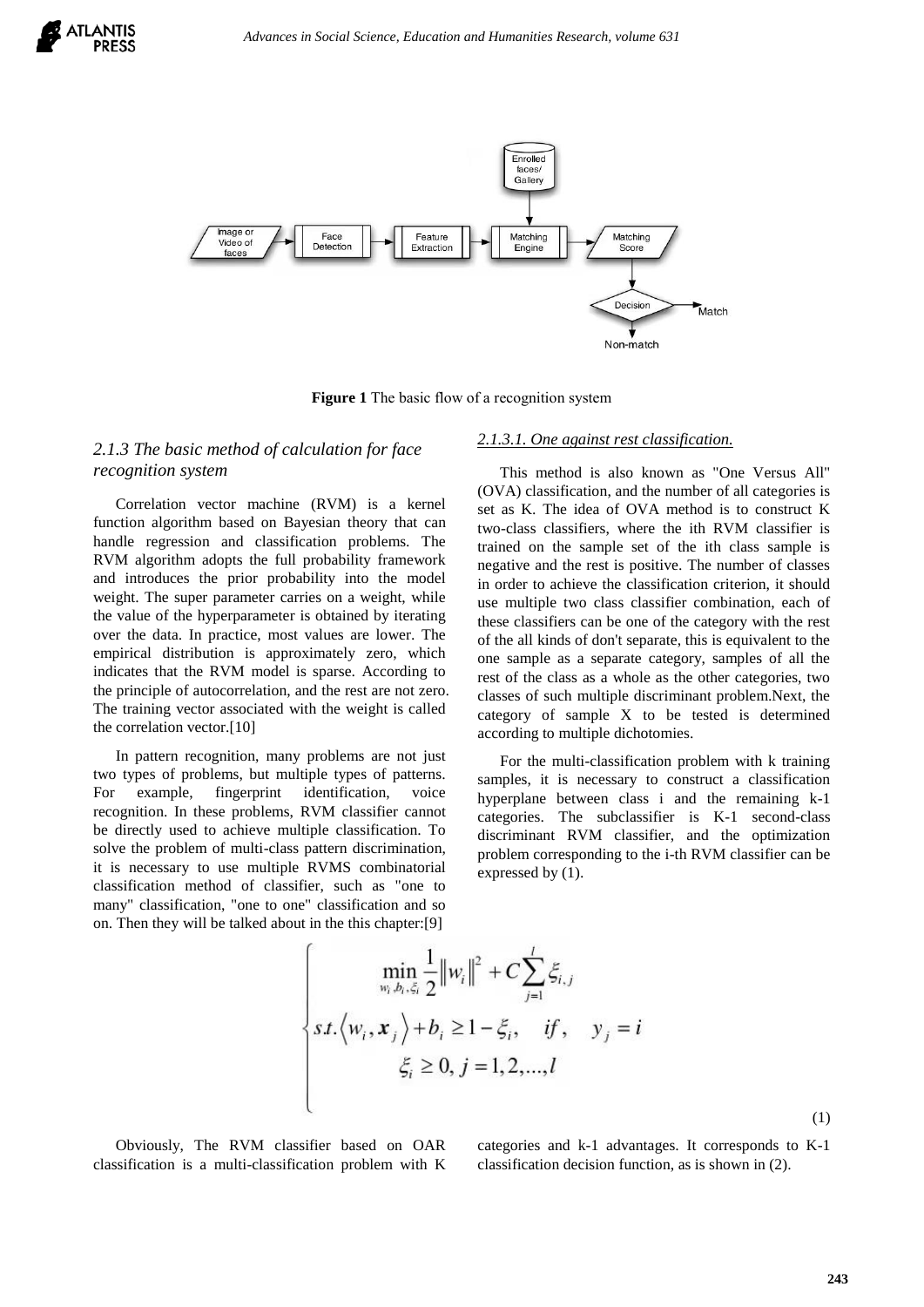لمتعارض المنتفرة ويتساعده

$$
\begin{cases}\nf_1(\mathbf{x}) = sign(\langle w_1, \mathbf{x} \rangle + b_1) \\
\vdots \\
f_k(\mathbf{x}) = sign(\langle w_k, \mathbf{x} \rangle + b_k)\n\end{cases}
$$
\n(2)

The judgment method for category yi of an unknown sample xi is to substitute the feature vector xi corresponding to the sample into k classification decision functions in equation Figure 5, compare the values of each decision function, and classify the values of the classification function fi(x),  $i = 1, 2...$ , the category with the largest m is judged as the category of sample xi, as shown in (3).

$$
Class(\mathbf{x}) = \arg \max_{i=1,\dots,k} \left( \left\langle w_i, \mathbf{x} \right\rangle + b_i \right) \tag{3}
$$

The advantages of OAR-RVM classifier are that the number of classification functions (no more than the number of categories) is small and the multi-classification speed is relatively fast. The disadvantages are that each discrimination requires to divide multiple types of samples into one category, which requires a relatively long training time, and there may be rejection areas where the test samples belong to multiple or none of the categories.[9]

#### *2.1.3.2. One against one classification*

This method is also called "voting method". Suppose that the samples to be classified are still k categories, and any two categories of the K categories can form a basic RVM dichotomies. All the training samples are classified in pairs, so that the total number of pairs of K categories can form [K (K-1)]/2 RVM dichotomies. Any two kinds of samples constitute a learning machine, so the training sample set is divided into  $[K (K-1)]/2$ subsets, each RVM classifier only carries out machine training on its corresponding sample subset, and obtains multiple hyperplanes to form [K (K-1)]/2 RVM classifiers.In the classification test, every sample to be tested is discriminated by all  $[K (K-1)]/2$  classifiers using the method of voting. For example, in the classification between I and J, if the machine discriminates that it belongs to class I, 1 vote is added to class I; otherwise, 1 is added to the vote of class J until all the classifiers are completed. Finally, the category with the most votes is counted as the category of the test sample. This is the basic idea of "one-to-one" classification.[11]

## *2.2 The application about face recognition system in five different fields*

## *2.2.1 Financial field*

The application of face recognition in the financial field is mainly reflected in the following aspects:

#### *2.2.1.1. Safety prevention and control*

Now financial sector, as an important unit of security, needs a large amount of manpower and material resources in security, and the main one is realizing the real-time monitoring of multiple moving targets in dynamic scenarios. Face recognition system can solve this problem easily, and there are two advantages about it, The first one is video monitoring of business personnel: it can identify the person with face cover, and then confirm the identify of the person through the data in the public security system, so as to obtain evidence and contact the police to arrest the prisoner.And the second one is identification of personnel in the service reservoir area: the operation of the company has a certain degree of strictness, so it is also very critical to confirm the identity of the people in and out, such as the identification of the company in and out, the identification of the goods. Because if a bad person get into the company because of bad monitor system, it can have a huge impact on every aspect of the company. In these areas, face recognition can meet their needs.[3]

#### *2.2.1.2 Promoting transactional business application scenarios*

The first one is remoting to open an account:in order to better prevent risks, face-to-face account opening procedures have always been an important node in bank account opening. But this method wastes the time of customers and the process is slow. So banks can use facial recognition systems in this area, customers can not only complete the necessary procedures online, but also reduce the risk of account theft.[3]

#### *2.2.2 Education field*

Firstly, the attendance system is a very significant thing in education, it can serve as proof of student presence. And in some countries, the attendance of a student determines whether a student is entitled to a lecture final exam. And the application about face recognition in education is built on a desktop basis, using Python programming language, Emgu CV library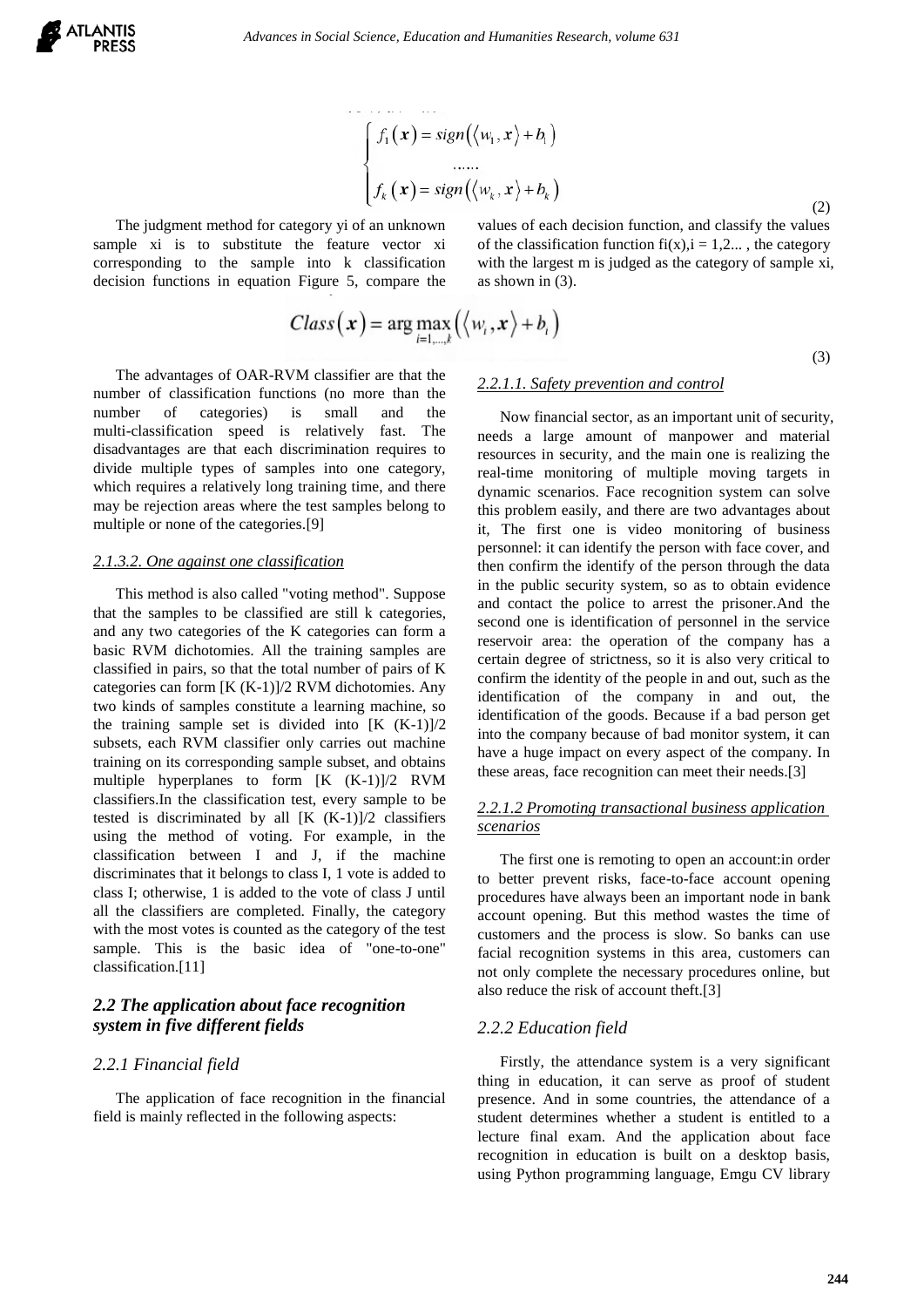and SQLlite relational database management system. Emgu CV Library is used as a tool to implement the feature surface method, which is used in the process of student attendance detection and face recognition. And through this method, it is not only helping teachers to monitor student, but also beneficial for students to cultivate a good habit.[4] Then if face recognition system is applied in the interact study of children, it will have advantages in the following aspects:

One is naturalness. Through the recognition of the basic biometric features of the face, and the learning content to interact with the acquisition feedback, which uses the natural interaction of the face, conforms to children's cognitive and behavioral habits, and reduces children's learning stress and expense

Second, non-contact. Face-based interactions allow users to interact without directly touching the device process, to avoid the user long time interactive operation on fingers, wrists, eyes and other joints or organ damage.

The third is fun. The camera captures and tracks face data in real time, and dynamically superimposes the effect on the user's face. Users can realize the switch of dynamic effect according to the movement of the five senses, which is easy to stimulate the interesting interactive form

User's interactive interest, prolong the interaction time. [7]

## *2.2.3 Transportation field*

There are some advantages and examples about face recognition applying in transportation:

#### *2.2.3.1 Quick security check.*

Due to the large passenger flow in the passenger station, railway station and subway station, it takes a long time to manually check the passenger identity on the platform, and there are misjudgment cases due to fatigue of the staff. In order to avoid the mismatch between the person, the certificate and the ticket, face recognition technology can be applied to improve. In this case, the device can be installed in a fixed location, the ID card and the user's face can be verified at the same time, can quickly complete the comparison, saving staff and customer time.

#### *2.2.3.2 Pay by brushing your face*

For bus travel, due to the payment terminal installed on the vehicle received various aspects of interference, face recognition application environment is complex to face recognition technology maturity, fault tolerance rate requirements are higher. Face payment, face recognition payment function is opened before customers and face registration is recorded. When users take public transportation, real-time detection and comparison with the database, and payment and deduction are completed from the corresponding account. At present, some cities have started pilot face payment in public transportation. For example, Shanghai, Shenzhen, Guangzhou,etc.

## *2.2.3.3 Traffic scheduling*

Using the security video surveillance of traffic stations and buses, combined with face recognition.[5]

#### *2.2.3.4 Security control*

In the dangerous goods transport vehicle, under certain scenarios such as long-distance bus, the driver's face recognition technology can be used to prevent fatigue driving to reduce traffic accidents. In addition, in the face of vehicle parking, traffic violations, drunk driving, super member, red light and other traffic violations, the use of face recognition technology can effectively play the role of shock.[8]

## *2.2.4 The public security field*

Nowadays,high-tech applications such as big data platforms and face recognition have improved the effectiveness of case detection. But also in the maintenance of national security, public safety and the fight against terrorism played a pivotal role. Through Gabor transform, mathematical change, double attribute the public security organs on the run from the database of images and face to be recognized. Comparing the pictures, we can catch the fugitives. Then, from Table 2, the process of comparing with feature recognition face image is presented.[6]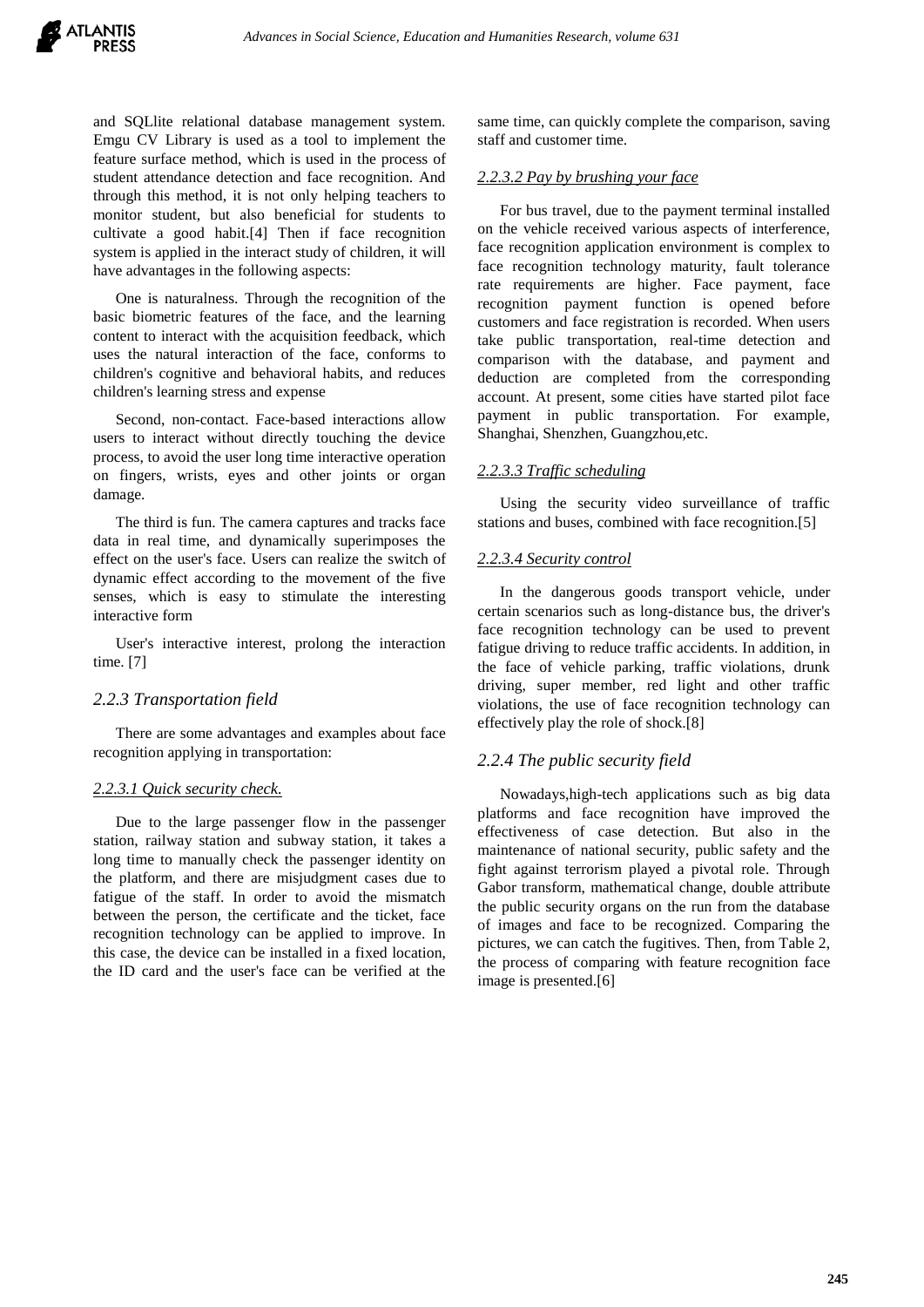

(Image of fugitive) Light/scale/rotation

**Figure 2.** Comparison process between fugitive images and face images to be recognized

Although face recognition technology has been applied to real identity identification, there are still some problems.

(1) Because face recognition technology is in the development stage, on the one hand, there are problems such as algorithm improvement, automatic image registration technology, the other side is also affected by the hardware conditions, the complexity of the algorithm, algorithm recognition rate, human face light mode, expression, posture random, Therefore, the effect of practical application in the field of public security will be reduced, especially it is in the real world people are dynamic, and on the technology of dynamic face recognition research is less, there is lack.

(2) The public security organs used in the database of fugitives, criminal database stored to be arrested (database data based on the wanted or fugitives) information, but generally only a positive image, only this image is sometimes difficult to compare with the reality of the face image found.[6]

# **3. CONCLUSION**

Face recognition system is now developing faster and faster, more and more used in people's lives.

This paper discusses the definition of human recognition face recognition: it is a biometric identification technology based on the facial features of people, by using a camera to capture images of a person's face and identify them through a series of processes. Then, a picture is used to describe the working progress of the face recognition system. The last and most important one is to introduce the application of face recognition in four fields:

<1>Financial field. This section introduces the face recognition in company attendance, security and bank business.

<2>Education field.This section focuses on an application of human recognition in recording school attendance and the interactive learning of children.

<3>Transportation field. This part mainly describes the face recognition in traffic application examples and benefits.

<4>The public security field. This part tells about some real examples of face recognition applied to the public security field, and its disadvantages when applied to the public security.

Therefore, through this paper, it can show that the face recognition system is more and more favored by people in various aspects, and its performance is also very consistent with people's waist, but there are still some disadvantages that need to be improved.

#### **ACKNOWLEDGMENTS**

In the process of writing a paper, I gained a lot, such as knowledge and experience. Here, I want to thank my program professors, teaching assistants, thesis teachers and English teachers for giving me the right guidance, and my family members for giving me the warm company so that I can focus on writing the paper.

## **REFERENCES**

- [1] Rawlinson, T., A. Bhalerao, and W. Li. "Principles and Methods for Face Recognition and Face Modelling." Igi Global (2010).
- [2] Dongmei Wei, Spharse representation of the face, classification. Diss. Shandong University, 2016.
- [3]Hong Zhang, "The application of facial recognition technology in the financial field", The Economist No. 351.05(2018):138-139
- [4] Sukmandhani, A. A. , and I. Sutedja . "Face Recognition Method for Online Exams." 2019 International Conference on Information Management and Technology (ICIMTech) 2019.
- [5] Zhi Deng, Et al. "Application and exploration of face recognition technology in urban traffic field." Digital Technology and Application V. 38No.355.01(2020):77-79